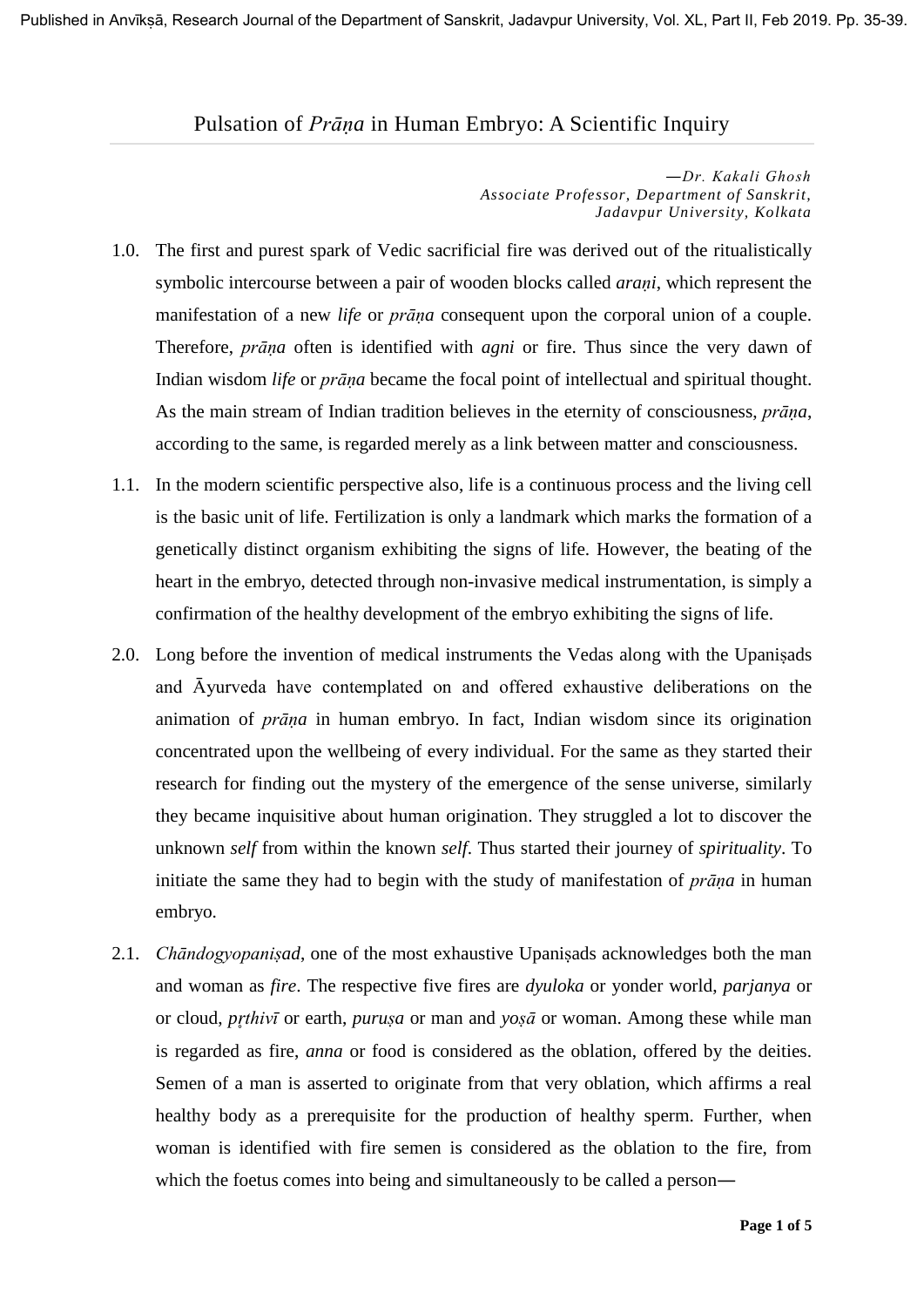puruṣo vāva gautamāgnis...tasminn etasminn agnau devā annaṁ juhvati, tasyā āhute retaḥ saṁ bhavati/ yoṣā vāva gautamāgnis...tasminn etasminn agnau devā reto juhvati, tasyā āhuter garbhaḥ saṁ bhavati/ (*Chāndogyopaniṣad* 5.7-8)

- 2.2. Being a person, either man or woman he/she should again be regarded as fire. Conceivably, life or *prāṇa* here is allegorically represented as fire. Oblation then to the said fire is possibly the simile of conscious and continuous effort for keeping the *prāṇa*, animate, nourishing the same and carrying forward its journey.
- 2.3. But how is the semen? Is it inanimate? According to Upaniṣads unanimously the answer is "No". *Aitareyopaniṣad* clearly indicates *retaḥ* or semen as *ātman*. It states that in man indeed the soul is first conceived. The semen which is extracted from all the limbs of body as vigour is actually the conceived soul within the father. When he sheds it into his wife, then he procreates the self, i.e. the semen being dropped into female uterus, if can reach and penetrate a competent ovum the inseminated ovum becomes an animated foetus. And this event of fertilisation is considered as the first manifestation of a new life―

puruṣe ha vā ayam ādito garbho bhavati yad etad retaḥ/ tad etad sarvebhyo 'ṅgebhyo tejaḥ saṁbhūtam ātmany evātmānaṁ vibharti/ tad yadā striyāṁ siñcaty athainaj janayati/ tad asya prathamaḥ janma/ (*Aitareyopaniṣad* 2.1)

- 2.4. It is clear from this deliberation that Upaniṣads were well aware of the fact that only a living sperm can fertilise a competent egg, which could have been a powerful reply to the later superstitious belief of the ignorant people, who used to blame women only for infertility.
- 2.5. Ācārya Śaṁkara who had been less emphatic about the relative aspects of the Reality, however expounded the biological process of reproduction of one living system from the other in his renowned *Prapañcasāra* in order to explicate the interplay of matter and life in this grand design of phenomenal existence, which indirectly substantiates the basic proposition of the existence of Consciousness at the fundamental level. Śaṁkara's treatment on mammalian embryogenesis as revealed in the *Prapañcasāra* has taken into consideration both the gross and subtle aspects of the manifest existence. Arguably, his wonderful exposition has striking similarities with the conclusions of modern biology. Though Śaṁkara's treatment has been lacking somewhere in furnishing the minute details of the gross evolution of the embryo, yet his contribution is unique in the sense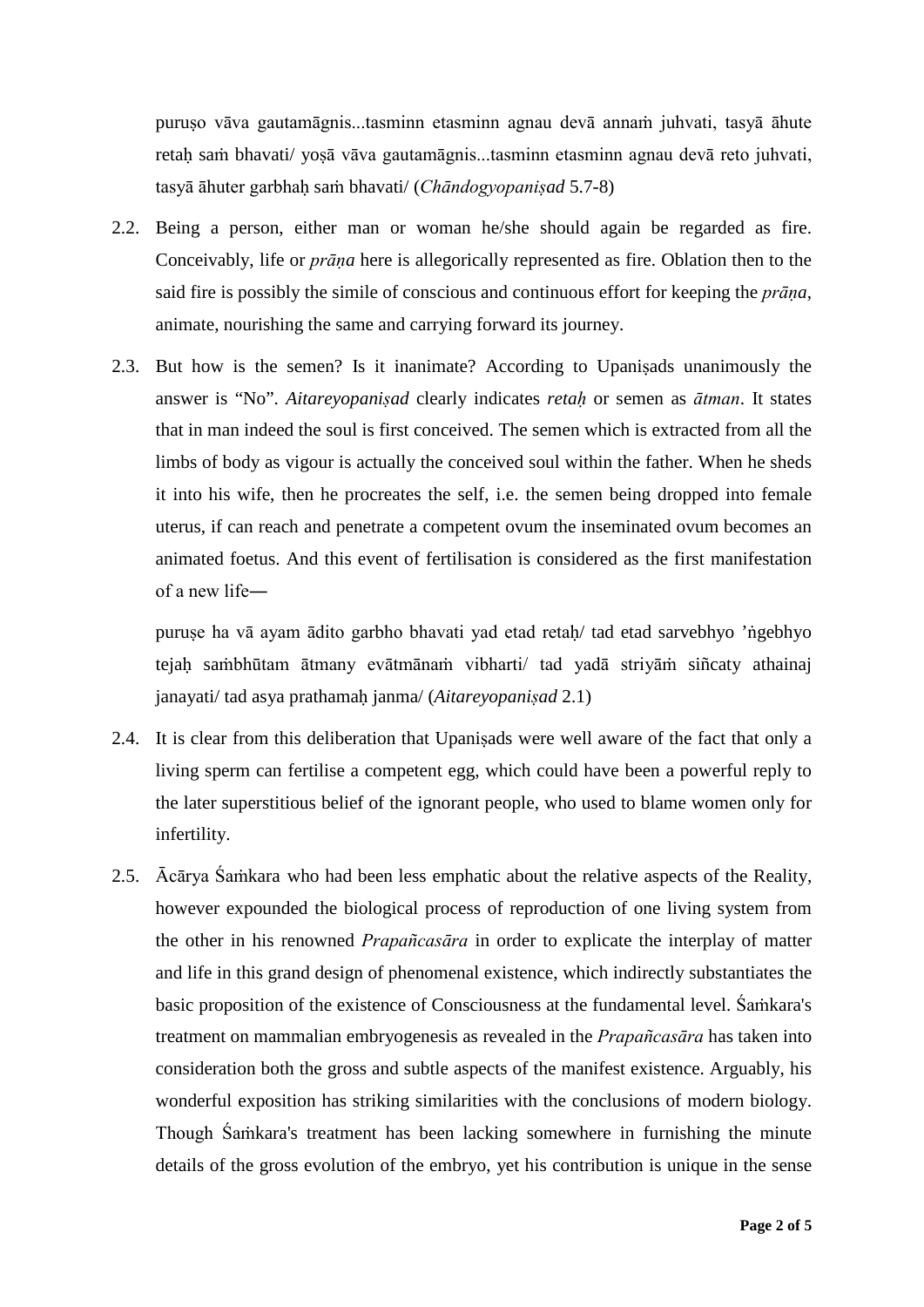that it provides a comprehensive theory which accounts for the life principle that partakes in physiological growth.<sup>[1](#page-4-0)</sup>

2.6. As an exponent of vedāntic philosophical tradition Śaṁkara believed in the omnipresent existence of consciousness. Therefore, he never spoke of the commencement of life, rather he has stated that as the embryo goes on increasing, the same as a part (*kalā*) of Supreme Light (*paraṃ-jyoti*) manifests the life-force and thus attains the state of a conscious living being (*kṣetrajñatā*). Consequently, the germ comes to be regarded as a living being (*jantu*).

kramavṛddhau paraṃjyotiṣkalā kṣetrajñatām iyāt/ sakṣetrajñaṁ malaṁ tat tu sabhūtaṁ saguṇaṁ punaḥ// sadoṣaṁ duṣyasaṁpannaṁ jantur ity abhi dhīyate/ (*Prapañcasāra* 1.87-88ab)

2.7. The present discussion would remain incomplete if  $\bar{A}$  vurveda, the ancient Indian life science is not taken into consideration. The texts of Āyurveda consistently have followed the concepts of Upaniṣads. According to *Carakasaṁhitā* when a man with unimpaired sperm and a woman with unafflicted genital track, ovum and uterine bed cohabit during the period of fertilisation, the *jīva* (living soul) along with the mind descends into zygote and lodged inside the uterus. This results in the formation of the embryo―

puruṣasyānupahataretasaḥ striyāś cāpraduṣṭayoniśoṇitagarbhāśayāyā yadā bhavati saṁsarga tukāle, yadā cānayos tathāyukte saṁsarge śukraśoṇitasaṁsargam antargarbhāśayagataṁ jīvo 'va krāmati sattvasaṁprayogāt tadā garbho 'bhi nir vartate... (*Carakasaṁhitā/Śārīrasthāna* 3.1)

2.8. Prior to *Carakasaṁhitā Suśrutasaṁhitā* prescribed the coordination of four factors, namely, menstrual period, healthy womb, nutrient liquid, healthy semen and proper observance of rules as necessary for conception and development of a healthy child―

dhruvaṁ caturṇāṁ sānnidhyād dharmaḥ syād vidhipūrvakam/ tukṣetrāmbujabījānāṁ sāmagryād aṁkuro yathā// (*Suśrutasaṁhitā/Śārīrasthāna* 2.33)

2.9. The precondition of not only a competent ovum but also that of an ideal genital track and uterine bed for ideal conception is nowadays a matter of great concern. It is well known that *in vitro fertilisation* today often is used for gestational surrogacy, which in many cases is needed because of incompatibility of the uterus of the biological mother.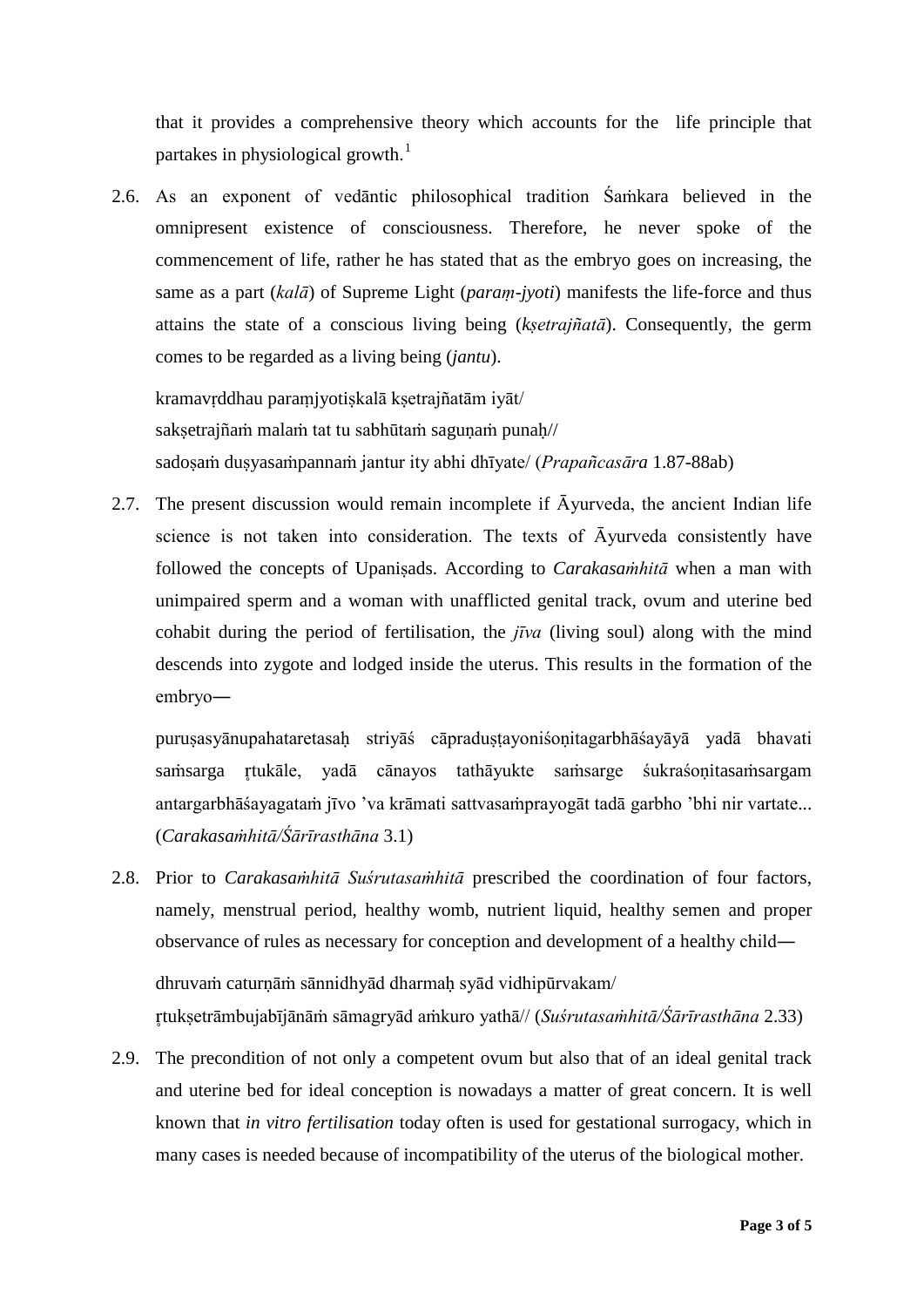2.10. Following the principle of transmigration of soul in *Bhadāraṇyakopaniṣad*, [2](#page-4-1) *Carakasaṁhitā* has stated the transmigration of an individual soul, which is conditioned by mind, from one body to another. It further states that by entering into the uterus, the transmigrated soul gets combined with the sperm and ovum and thereby reproduces himself in the form of a foetus. Thus the foetus takes the designation of soul―

ātmajaś cāyaṁ garbhaḥ/ garbhātmā hy antarātmā yaḥ, taṁ jīva ity ā cakṣate śāśvatam arujam amaram akṣayam abhedyam acchedyam aloḍyaṁ viśvarūpaṁ viśvakarmāṇam avyaktam anādim anidhanam akṣaram api/ sa garbhāśayam anupraviśya śukraśoṇitābhyāṁ saṁyogam etya garbhatvena janayaty ātmanātmānam, ātmasaṁjñā hi garbhe... (*Carakasaṁhitā/Śārīrasthāna* 3.8)

2.11. *Carakasaṁhitā* has repeatedly focused on the normalcy of genital track and seeds of the couple. Along with that it never forgets to mention about the indispensability of the entrance of the *jīva* or individual self and the fusion of the same with the sperm and egg during fertilisation―

evaṁ yoniṣu śuddhāsu garbhaṁ vindati yoṣitaḥ// aduṣṭe prākte bīje jīvopakramaṇe sati/ (*Carakasaṁhitā/Cikitsāsthāna* 30.125cd-126ab)

- 2.12. Perhaps the view of transmigration of soul would be regarded as mere a scriptural hypothesis from the modern scientific perspective. But sometimes in spite of fulfilment of all essential prerequisites fertilisation and even *in vitro fertilisation* fail when most rational person even finding no reason for the failure, blames the *destiny*.
- 3.0. The present paper unravels the science of embryo formation in the light of the premier texts of Upaniṣad and Āyurveda with special emphasis on the dynamics of Prāṇa. The inadequate theory of embryogenesis of modern science is thus supplemented by the insights derived from the invaluable Sanskrit texts of antiquity.

❀❀❀❀❀❀